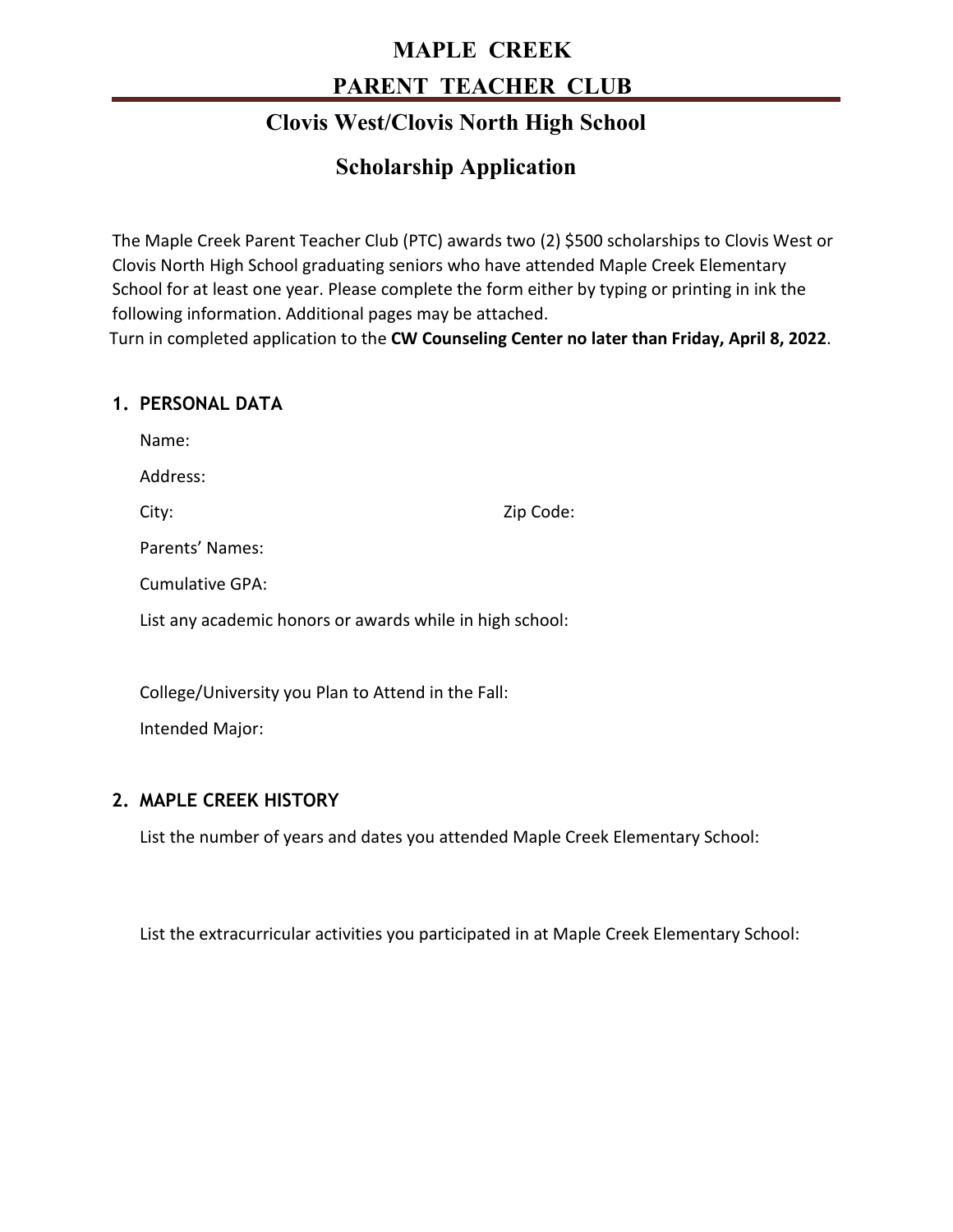# **MAPLE CREEK PARENT TEACHER CLUB**

### **Clovis West/Clovis North High School**

## **Scholarship Application**

### **3. HIGH SCHOOL EXTRACURRICULAR ACTIVITIES**

Please list all involvement at Clovis West High School beginning with the most recent. This list should include any school-sponsored community activities:

### **4. VOLUNTEER ORGANIZATIONS/COMMUNITY SERVICE**

Please list all non-school sponsored community and public service activities beginning with the most recent:

**5. GOALS**

Describe your future goals: